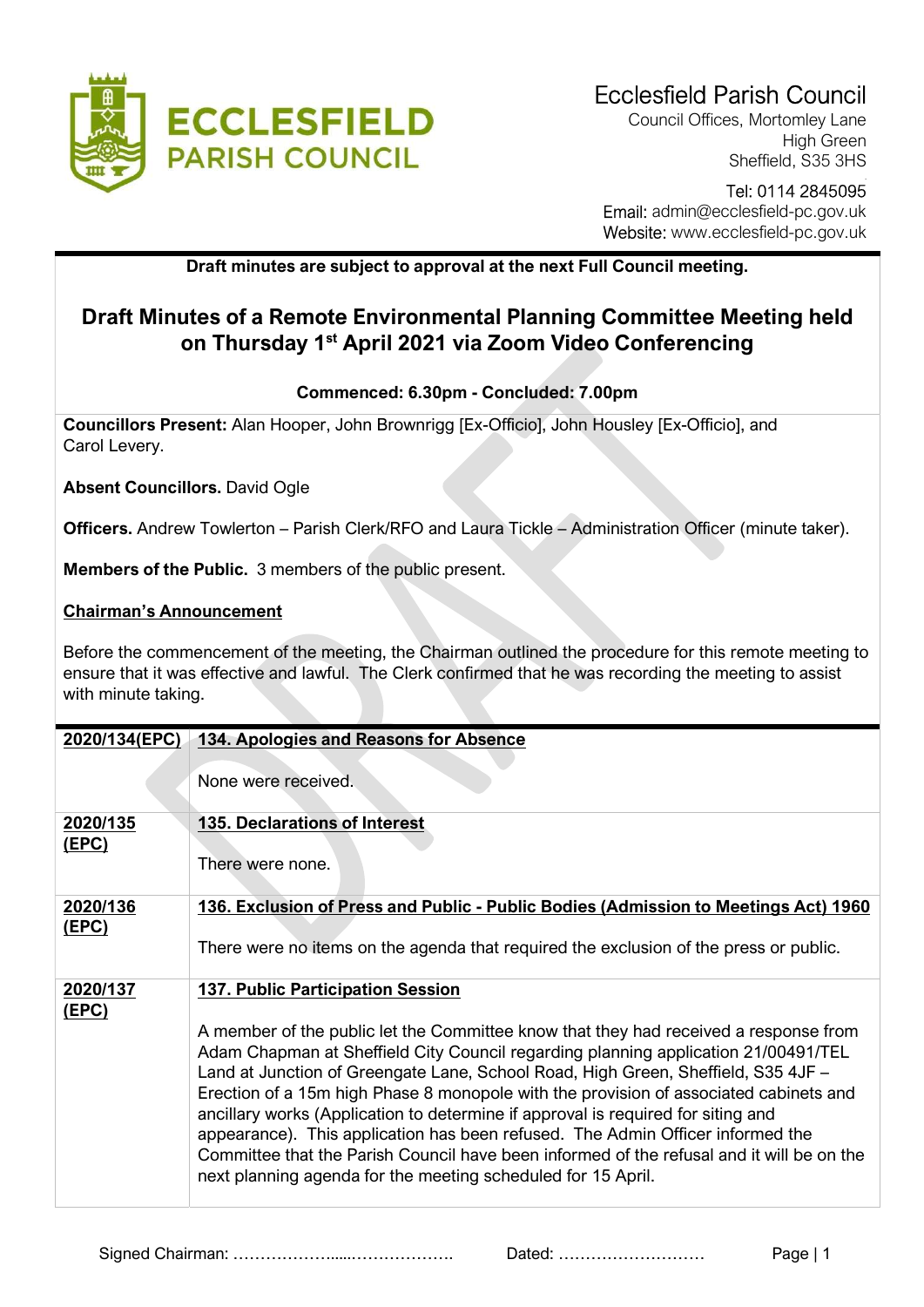|                          | A member of the public stated that they objected to planning application 21/01018/FUL 2<br>Stephen Drive, Grenoside, Sheffield, S35 8QY. Chairman Councillor Alan Hooper<br>informed the member of the public that they could speak on this planning application and<br>their objection on the Planning matters item on the agenda.                                                                                                                                                                                                                                                                                                                                                                            |
|--------------------------|----------------------------------------------------------------------------------------------------------------------------------------------------------------------------------------------------------------------------------------------------------------------------------------------------------------------------------------------------------------------------------------------------------------------------------------------------------------------------------------------------------------------------------------------------------------------------------------------------------------------------------------------------------------------------------------------------------------|
| 2020/138(EPC)            | <b>138. Environmental Planning Minutes</b>                                                                                                                                                                                                                                                                                                                                                                                                                                                                                                                                                                                                                                                                     |
|                          | To consider the Draft Minutes, including actions, of the Environmental Planning<br>Committee meeting held on 18th March 2021.                                                                                                                                                                                                                                                                                                                                                                                                                                                                                                                                                                                  |
|                          | Chairman Councillor Alan Hooper, deferred this item until after the planning matters<br>agenda item below was considered.                                                                                                                                                                                                                                                                                                                                                                                                                                                                                                                                                                                      |
|                          | Proposed by Councillor Carol Levery and Seconded by Councillor John Brownrigg that<br>the minutes be endorsed and,<br>RESOLVED: That the Draft Minutes of 18th March 2021 be endorsed.                                                                                                                                                                                                                                                                                                                                                                                                                                                                                                                         |
|                          | (4 in favour)                                                                                                                                                                                                                                                                                                                                                                                                                                                                                                                                                                                                                                                                                                  |
| 2020/139<br><u>(EPC)</u> | <b>139. Planning Matters</b>                                                                                                                                                                                                                                                                                                                                                                                                                                                                                                                                                                                                                                                                                   |
|                          | 139.1 To note and consider the list of planning applications for comment since the last<br>meeting and any delegated to the Admin Officer in accordance with Council Policy.                                                                                                                                                                                                                                                                                                                                                                                                                                                                                                                                   |
|                          | 11 were considered.                                                                                                                                                                                                                                                                                                                                                                                                                                                                                                                                                                                                                                                                                            |
|                          | It was proposed by Councillor Alan Hooper and seconded by Carol Levery, and<br><b>RESOLVED:</b> That the Council has no objections or comments to make on these planning<br>applications except for:                                                                                                                                                                                                                                                                                                                                                                                                                                                                                                           |
|                          | 1) 21/01018/FUL - 2 Stephen Drive, Grenoside, Sheffield, S35 8QY - An<br>objection has been received into the Parish Council on this planning<br>application. The objection was noted by the Committee. The Planning<br>Committees comments on this application are:<br>The Committee fully supports the neighbour objection.<br>The proposed garage extends forward of the building lines.<br>The appearance of the area will be detrimentally affected.<br>The proposed garage will be overbearing.                                                                                                                                                                                                          |
|                          | 2)<br>21/01057/FUL – 1 Greno Crescent, Sheffield, S35 8NX – objections received<br>on this planning application from 17/04622/FUL still stand the same for<br>21/01057/FUL. The objections were noted by the Committee. The Planning<br>Committees comments on this application are:<br>The Committee fully supports the neighbours objections.<br>An enforcement action was enforced but nothing has been done to<br>$\overline{\bullet}$<br>remove the fencing.<br>To reiterate what the Parish Council commented back in<br>17/04622/FUL                                                                                                                                                                    |
|                          | Chairman Councillor Alan Hooper informed the Committee that an amended planning<br>application for 20/00414/FUL - Sheffield Car Centre, Eden Park, Penistone Road,<br>Grenoside, Sheffield, S35 8QH has been received by Sheffield City Council, but the<br>Parish Council have not yet been notified. Chairman Councillor Alan Hooper had looked<br>at the planning application and as of today there is 48 documents and 22 objections. As<br>the deadline for comments was before the next meeting, he sought advice from the<br>Clerk, if through delegated powers, the Clerk in conjunction with the Chairman Councillor<br>Alan Hooper can submit comments to Sheffield City Council. It was agreed that |